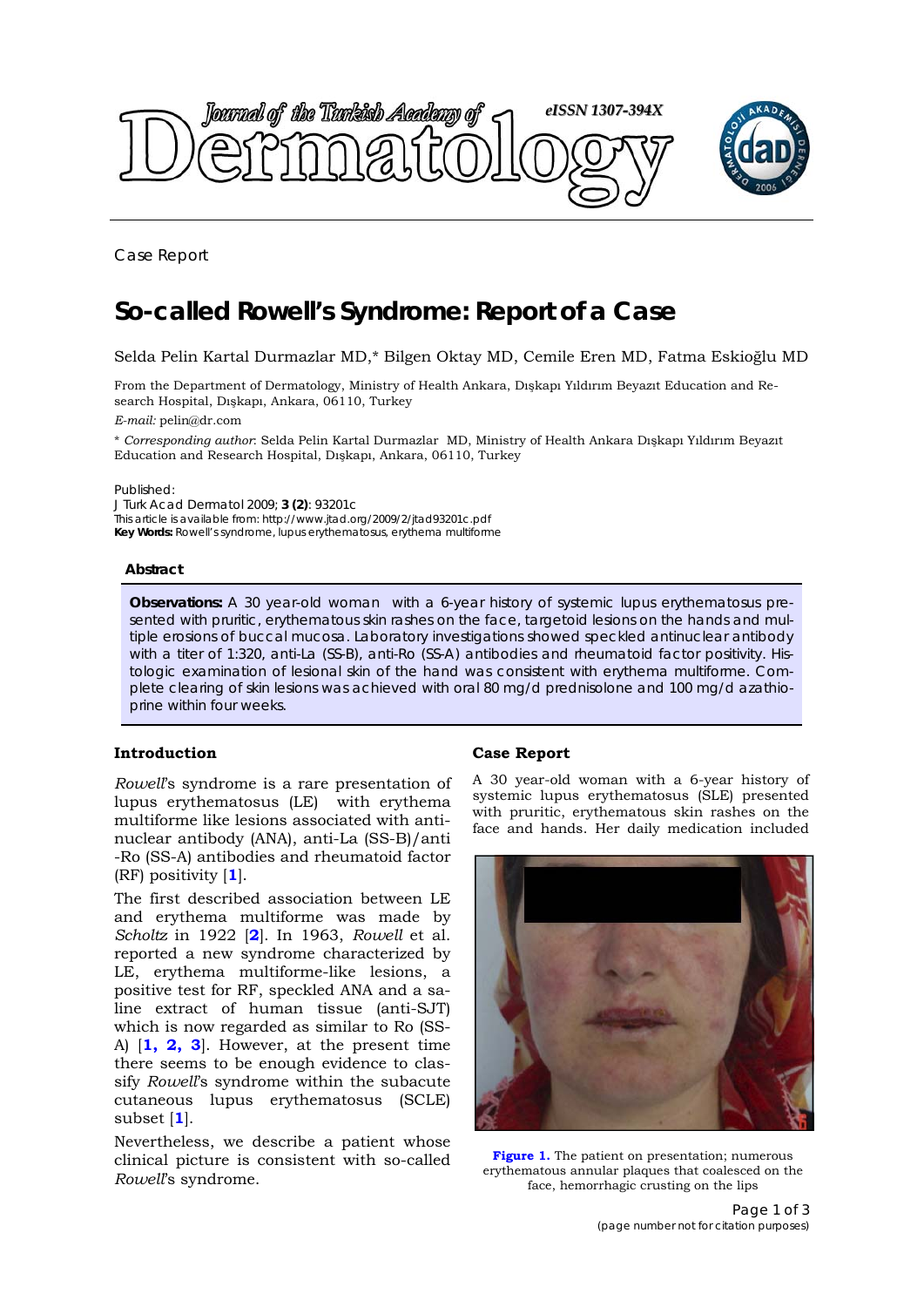*J Turk Acad Dermatol* 2009; **3 (2)**: 93201c. http://www.jtad.org/2009/2/jtad93201c.pdf



**Figure 2.** The patient on presentation; erythematous targetoid lesions on hands

prednisolone 15 mg and azathioprine 50 mg. It was learned that she was not taking any medication except prescribed ones for SLE. The patient's past medical history was otherwise unremarkable. She did not have a history of upper respiratory tract and herpes virus infection or any infection associated with fever at the onset of the lesions. On physical examination, she had numerous erythematous annular plaques that coalesced on the face, hemorrhagic crusting on the lips, erythematous targetoid lesions on the hands and multiple erosions on the buccal mucosa (**Figure 1, 2, 3**).

History revealed that she had chilblain lesions during cold exposure.

Histologic examination of lesional skin of the hand revealed hyperkeratosis, epidermal necrosis, vacuolar degeneration of the dermalepidermal junction, and papillary dermal edema consistent with erythema multiforme and direct immunoflourescence study was negative. Laboratory investigations showed mild anemia, slight



**Figure 4.** Lesions responded to the treatment **Figure 5.** Lesions responded to the treatment



**Figure 3.** The patient on presentation; erosion on the buccal mucosa

leucopenia and an erythrocyte sedimentation rate of 40 mm/h. Serum protein levels, urinalysis, liver and renal function studies were within normal limits. ANA titer was 1:320 speckled, RF, anti-La and anti-Ro antibodies were positive and anti-Scl70, anti-histon, anti-Sm, anti-dsDNA, anti-Jo1 antibodies were negative. Abdominal ultrasonography and posterior-anterior chest radiography showed no pathology. Minimal pericardial fluid was detected on echocardiography.

Complete clearing of skin lesions was achieved with oral 80mg/d prednisolone and 100mg/d azathioprine within four weeks (**Figure 4, 5**).

#### **Discussion**

Since the first report of *Rowell*'s syndrome not more than 35 cases have been reported in the English literature in which the presence of erythema multiforme-like lesions associated with LE. However, a recent review demonstrated that most of the reported cases did not fulfill all the diagnostic criteria of *Rowell*'s original description, especially the presence of RF and anti-La antibody [**1**]. In 1963 *Rowell* defined this association as a distinct entity upon discovering